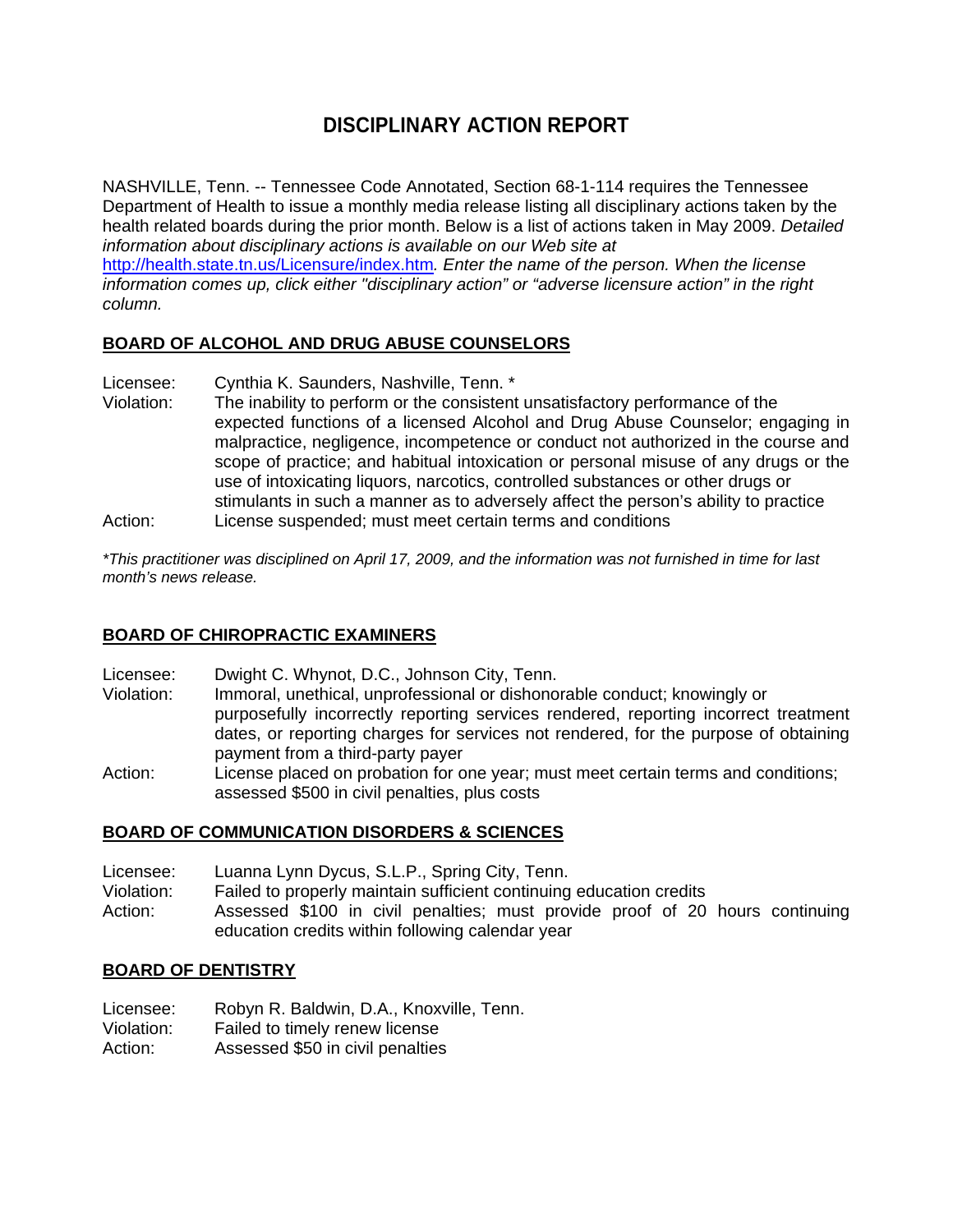| Licensee:<br>Violation:<br>Action: | Amber J. Behles, D.A., Murfreesboro, Tenn.<br>Failed to properly maintain sufficient continuing education credits<br>Assessed \$150 in civil penalties; and must provide proof of 2 hours continuing<br>education credits in chemical dependency                                       |  |  |
|------------------------------------|----------------------------------------------------------------------------------------------------------------------------------------------------------------------------------------------------------------------------------------------------------------------------------------|--|--|
| Licensee:<br>Violation:<br>Action: | Johnnie H Breaux, D.D.S., Brentwood, Tenn.<br>Failed to properly maintain sufficient continuing education credits<br>Assessed \$600 in civil penalties; must provide proof of 25 continuing education<br>credits, including 2 hours in chemical dependency                             |  |  |
| Licensee:                          | Lori Ames Bruce, D.H., Jefferson City, Tenn.                                                                                                                                                                                                                                           |  |  |
| Violation:                         | Failed to properly maintain sufficient continuing education credits                                                                                                                                                                                                                    |  |  |
| Action:                            | Assessed \$300 in civil penalties; must provide proof of current CPR certification                                                                                                                                                                                                     |  |  |
| Licensee:                          | Amy M. Conatser, D.A., Knoxville, Tenn.                                                                                                                                                                                                                                                |  |  |
| Violation:                         | Failed to timely renew license                                                                                                                                                                                                                                                         |  |  |
| Action:                            | Assessed \$300 in civil penalties                                                                                                                                                                                                                                                      |  |  |
| Licensee:                          | Marshea W. Crum, D.A., Newport, Tenn.                                                                                                                                                                                                                                                  |  |  |
| Violation:                         | Failed to timely renew license                                                                                                                                                                                                                                                         |  |  |
| Action:                            | Assessed \$2,400 in civil penalties                                                                                                                                                                                                                                                    |  |  |
| Licensee:<br>Violation:<br>Action: | George A. Hall, D.D.S., Maryville, Tenn.<br>Failed to properly maintain sufficient continuing education credits<br>Assessed \$600 in civil penalties; must provide proof of 25 continuing education<br>credits, including 2 hours in chemical dependency and current CPR certification |  |  |
| Licensee:                          | Leslie D. Helton, D.A., Madisonville, Tenn.                                                                                                                                                                                                                                            |  |  |
| Violation:                         | Failed to timely renew license                                                                                                                                                                                                                                                         |  |  |
| Action:                            | Assessed \$150 in civil penalties                                                                                                                                                                                                                                                      |  |  |
| Licensee:                          | Althea Holland, D.H., Hilton Head Island, S.C.                                                                                                                                                                                                                                         |  |  |
| Violation:                         | Failed to properly maintain sufficient continuing education credits                                                                                                                                                                                                                    |  |  |
| Action:                            | Assessed \$300 in civil penalties; must provide proof of current CPR certification                                                                                                                                                                                                     |  |  |
| Licensee:                          | Destiny Michelle Loepke, D.A., Clarksville, Tenn.                                                                                                                                                                                                                                      |  |  |
| Violation:                         | Failed to timely renew license                                                                                                                                                                                                                                                         |  |  |
| Action:                            | Assessed \$50 in civil penalties                                                                                                                                                                                                                                                       |  |  |
| Licensee:                          | Deborah F. Loveday, D.A., Knoxville, Tenn.                                                                                                                                                                                                                                             |  |  |
| Violation:                         | Failed to timely renew license                                                                                                                                                                                                                                                         |  |  |
| Action:                            | Assessed \$100 in civil penalties                                                                                                                                                                                                                                                      |  |  |
| Licensee:                          | Sandy J. Mathes, D.A., Sparta, Tenn.                                                                                                                                                                                                                                                   |  |  |
| Violation:                         | Failed to timely renew license                                                                                                                                                                                                                                                         |  |  |
| Action:                            | Assessed \$150 in civil penalties                                                                                                                                                                                                                                                      |  |  |
| Licensee:                          | Jeanne O'Quinn, D.A., Hendersonville, Tenn.                                                                                                                                                                                                                                            |  |  |
| Violation:                         | Failed to timely renew license                                                                                                                                                                                                                                                         |  |  |
| Action:                            | Assessed \$150 in civil penalties                                                                                                                                                                                                                                                      |  |  |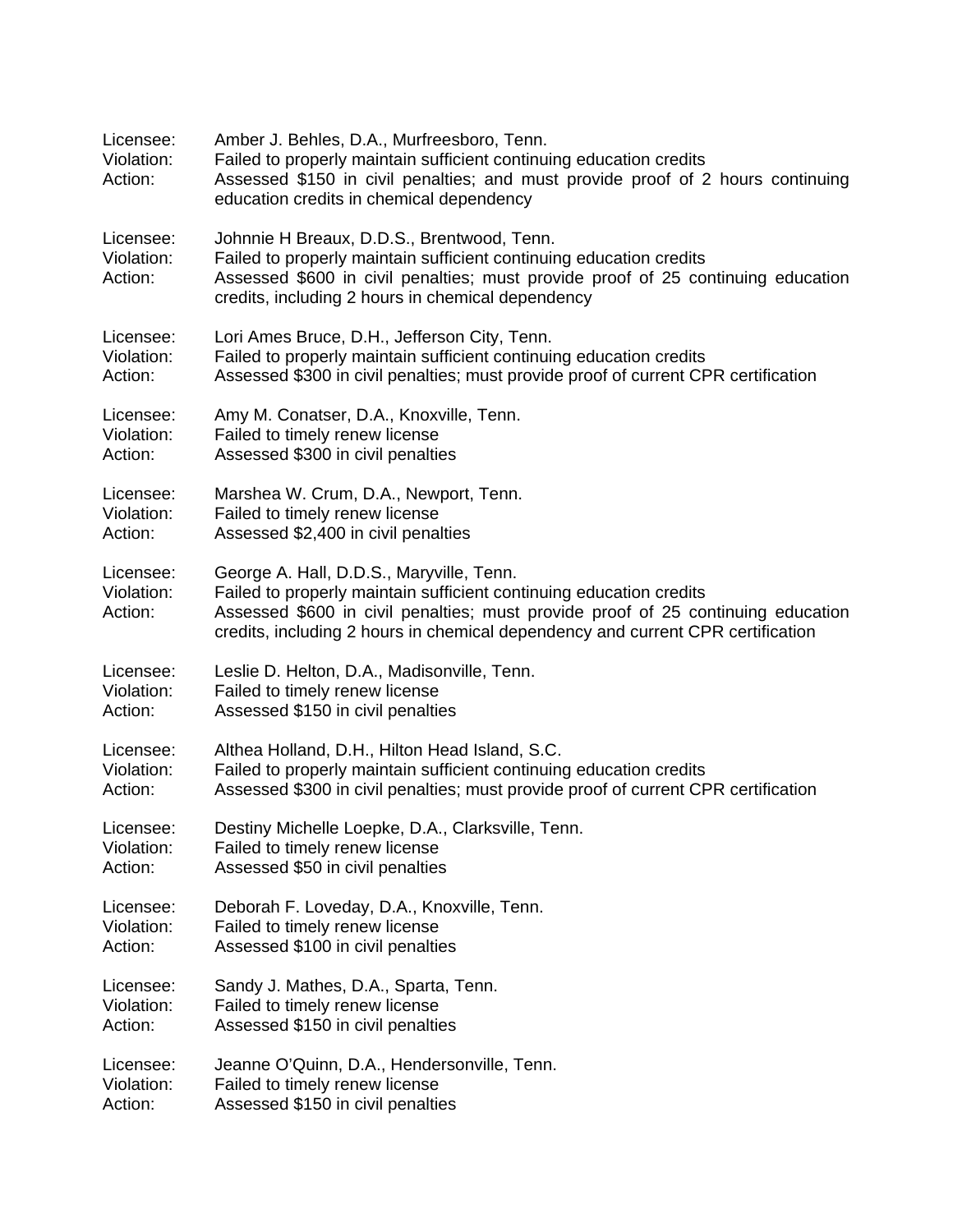| Licensee:<br>Violation:<br>Action: | Abigail Parrish King, D.H., Germantown, Tenn.<br>Failed to properly maintain sufficient continuing education credits<br>Assessed \$300 in civil penalties; must provide proof of 10 hours continuing<br>education credits                                                                                                                                                                                                                                                                                                                                                                                                                                  |  |  |
|------------------------------------|------------------------------------------------------------------------------------------------------------------------------------------------------------------------------------------------------------------------------------------------------------------------------------------------------------------------------------------------------------------------------------------------------------------------------------------------------------------------------------------------------------------------------------------------------------------------------------------------------------------------------------------------------------|--|--|
| Licensee:<br>Violation:<br>Action: | Robert J Pasco, D.D.S., Alcoa, Tenn.<br>Failed to properly maintain sufficient continuing education credits<br>Assessed \$600 in civil penalties; must provide proof of 11 hours continuing<br>education credits, including 2 hours in chemical dependency                                                                                                                                                                                                                                                                                                                                                                                                 |  |  |
| Licensee:<br>Violation:<br>Action: | Chasity N. Pryor, D.A., Trenton, Ga.<br>Failed to timely renew license<br>Assessed \$850 in civil penalties                                                                                                                                                                                                                                                                                                                                                                                                                                                                                                                                                |  |  |
| Licensee:<br>Violation:<br>Action: | Shanna Nicole Qualls, D.A., Hermitage, Tenn.<br>Unprofessional, dishonorable or unethical conduct; violation or attempted violation,<br>directly or indirectly, or assisting in or abetting the violation of, or conspiring to<br>violate, any provision of this chapter or any lawful order of the board issued<br>pursuant thereto, or any criminal statute of the state of Tennessee; conviction of a<br>felony, conviction of any offense under state or federal drug laws or conviction of<br>any offense involving moral turpitude and Tenn. Comp. R. & Regs. 0460-1-.17(2)<br>License placed on probation to run concurrent with criminal probation |  |  |
| Licensee:<br>Violation:<br>Action: | Donna M. Richardson, D.A., Kingsport, Tenn.<br>Failed to timely renew license<br>Assessed \$150 in civil penalties                                                                                                                                                                                                                                                                                                                                                                                                                                                                                                                                         |  |  |
| Licensee:<br>Violation:<br>Action: | Sarah S. Scott, D.H., Memphis, Tenn.<br>Failed to properly maintain sufficient continuing education credits<br>Assessed \$300 in civil penalties; must provide proof of 2 hours continuing<br>education credits in chemical dependency and current CPR certification                                                                                                                                                                                                                                                                                                                                                                                       |  |  |
| Licensee:<br>Violation:<br>Action: | Heather Miracle Shipley, D.A., Piney Flats, Tenn.<br>Failed to properly maintain sufficient continuing education credits<br>Assessed \$150 in civil penalties; must provide proof of 2 hours continuing<br>education credits in chemical dependency                                                                                                                                                                                                                                                                                                                                                                                                        |  |  |
| Licensee:<br>Violation:<br>Action: | Anessia Dawn Stapleton, D.A., White House, Tenn.<br>Failed to properly maintain sufficient continuing education credits<br>Assessed \$150 in civil penalties; must provide proof of 16 hours continuing<br>education credits including 2 in chemical dependency                                                                                                                                                                                                                                                                                                                                                                                            |  |  |
| Licensee:<br>Violation:<br>Action: | Susan M. Walls, D.A., Trenton, Tenn.<br>Failed to properly maintain sufficient continuing education credits<br>Assessed \$150 in civil penalties; must provide proof of 2 hours continuing<br>education credits in chemical dependency                                                                                                                                                                                                                                                                                                                                                                                                                     |  |  |
| Licensee:<br>Violation:<br>Action: | Jennifer M. Webster, D.A., Union City, Tenn.<br>Failed to timely renew license<br>Assessed \$350 in civil penalties                                                                                                                                                                                                                                                                                                                                                                                                                                                                                                                                        |  |  |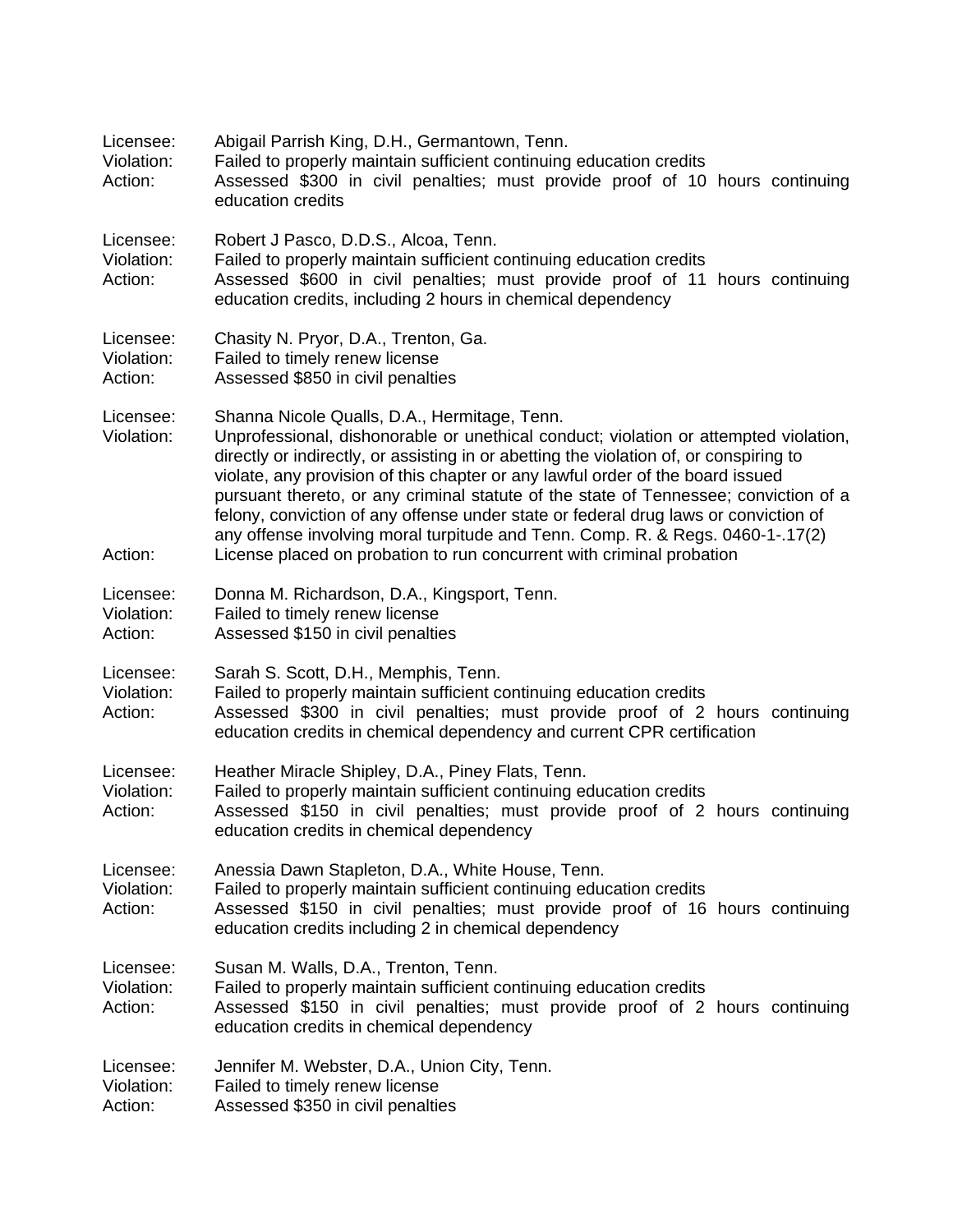| Licensee:<br>Violation:<br>Action: | Florine Williamson, D.A., Jackson, Tenn.<br>Failed to timely renew license<br>Assessed \$1,900 in civil penalties                                                                                                                                                                                                                                                                                                                                                                                                                                                                                       |  |
|------------------------------------|---------------------------------------------------------------------------------------------------------------------------------------------------------------------------------------------------------------------------------------------------------------------------------------------------------------------------------------------------------------------------------------------------------------------------------------------------------------------------------------------------------------------------------------------------------------------------------------------------------|--|
| Licensee:<br>Violation:<br>Action: | Jeanna S. Wood, D.H., Walling, Tenn.<br>Failed to properly maintain sufficient continuing education credits<br>Assessed \$150 in civil penalties; must provide proof of 2 hours continuing<br>education credits                                                                                                                                                                                                                                                                                                                                                                                         |  |
| Licensee:<br>Violation:<br>Action: | Nichelle Denise Woodruff, D.A., Chattanooga, Tenn.<br>Unprofessional, dishonorable or unethical conduct; a violation or violation, directly<br>or indirecty, or assisting in or abetting the violation of, or conspiring to violate, any<br>provision of this chapter or any lawful order of the board issued pursuant thereto, or<br>any criminal statute of the state of Tennessee; conviction of a felony, conviction of<br>any offense under state or federal drug laws or conviction of any offense involving<br>moral turpitude; and in violation of Tenn. Comp. R. & Regs.<br>$0460 - 1 - 17(2)$ |  |
|                                    | License placed on probation to run concurrent with criminal probation                                                                                                                                                                                                                                                                                                                                                                                                                                                                                                                                   |  |
| Licensee:<br>Violation:<br>Action: | Jacqueline K. Wynn, D.A., Knoxville, Tenn.<br>Failed to properly maintain sufficient continuing education credits<br>Assessed \$150 in civil penalties; must provide proof of 4 hours continuing<br>education credits and proof of current CPR certification                                                                                                                                                                                                                                                                                                                                            |  |

## **BOARD OF MASSAGE LICENSURE**

| Licensee:<br>Violation:<br>Action: | Access Healthcare, P.C., D/B/A Brown Chiropractic, Knoxville, Tenn.<br>Failed to timely renew establishment license<br>Assessed \$4,800 in civil penalties                                                          |
|------------------------------------|---------------------------------------------------------------------------------------------------------------------------------------------------------------------------------------------------------------------|
| Licensee:                          | Brent D. Donahue, L.M.T./ Therapeutic Message for Relaxation and Wellness,<br>Nashville, Tenn.                                                                                                                      |
| Violation:                         | Failed to timely renew license                                                                                                                                                                                      |
| Action:                            | Assessed \$200 in civil penalties                                                                                                                                                                                   |
| Licensee:                          | Billie Sue Foster, M.T., Pulaski, Tenn.                                                                                                                                                                             |
| Violation:                         | Failed to timely renew license                                                                                                                                                                                      |
| Action:                            | Assessed \$1,400 in civil penalties                                                                                                                                                                                 |
| Licensee:                          | Trent Antoine Holt, L.M.T., Nashville, Tenn.                                                                                                                                                                        |
| Violation:                         | Engaging in sexual activity in a massage establishment; and initiating or engaging<br>in sexual activity, or sexualizing behavior involving a client, even if the client<br>attempts to sexualize the relationship. |
| Action:                            | License revoked; assessed \$2,000 in civil penalties, plus costs                                                                                                                                                    |
| Licensee:                          | Karen Sky Miller, M.T., Nashville, Tenn.                                                                                                                                                                            |
| Violation:                         | Failed to timely renew license                                                                                                                                                                                      |
| Action:                            | Assessed \$400 in civil penalties                                                                                                                                                                                   |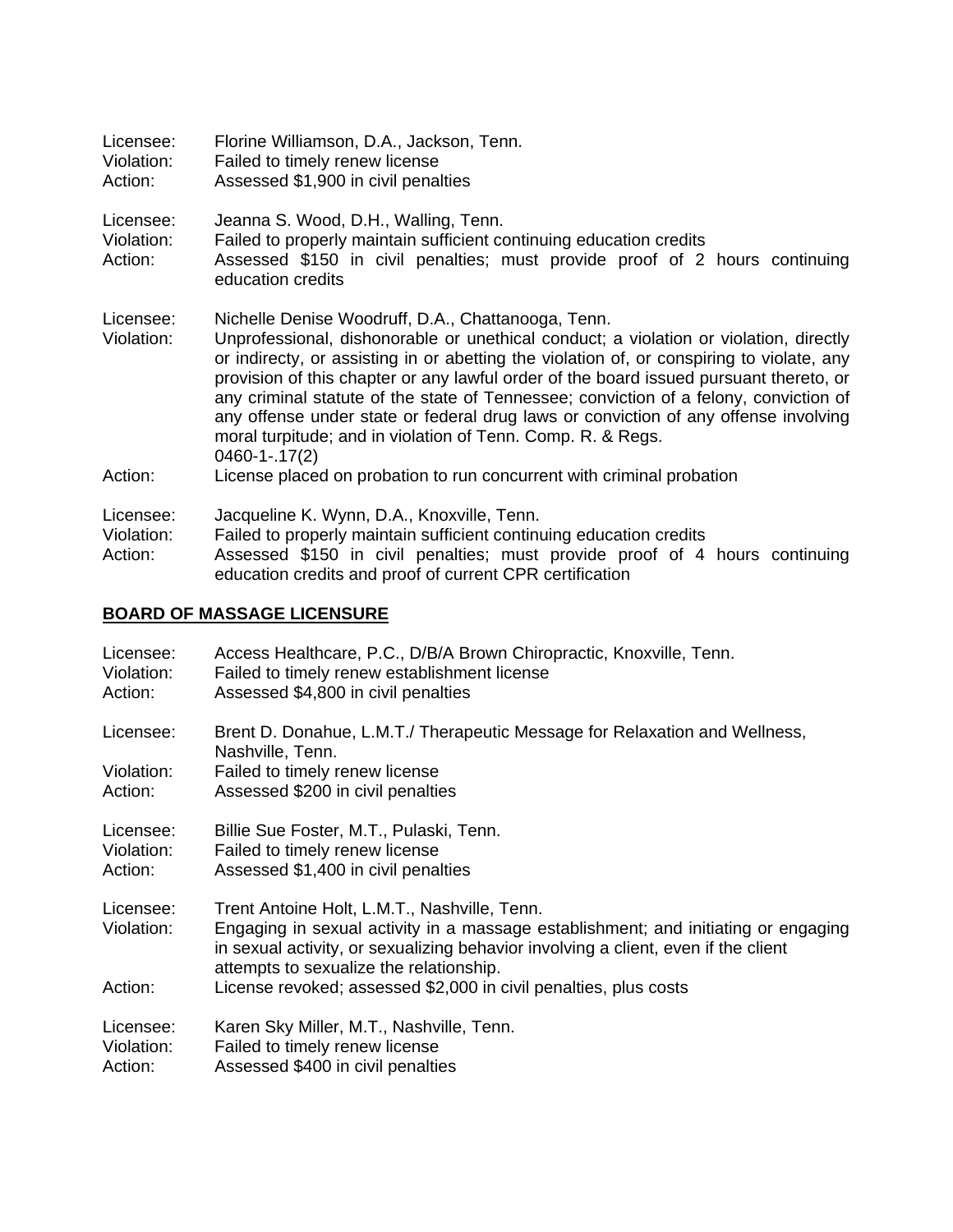### **BOARD OF MEDICAL EXAMINERS**

| Licensee:<br>Violation:<br>Action: | Thomas Scott Benefield, M.D., Lawrenceburg, Tenn.<br>Failed to properly maintain sufficient continuing education credits<br>Assessed \$80 in civil penalties; must provide proof of 2 hours continuing education<br>within 180 days; and complete an additional 10 hours continuing education credits<br>within 2 years.                                                                                                                                                                                                                                                                                                                                                                                                                         |
|------------------------------------|--------------------------------------------------------------------------------------------------------------------------------------------------------------------------------------------------------------------------------------------------------------------------------------------------------------------------------------------------------------------------------------------------------------------------------------------------------------------------------------------------------------------------------------------------------------------------------------------------------------------------------------------------------------------------------------------------------------------------------------------------|
| Licensee:<br>Violation:<br>Action: | Gardener L. Dixon, M.D., Nashville, Tenn.<br>In violation of Tenn. Comp. R & Regs. R. 0880-2-.14(7); unprofessional,<br>dishonorable, or unethical conduct; gross malpractice or a pattern of continued or<br>repeated malpractice, ignorance, negligence or incompetence in the course of<br>medical practice; and dispensing, prescribing or other wise distributing any<br>controlled substance or any other drug not in the course of professional practice, or<br>not in good faith to relieve pain and suffering, or not to cure an ailment, physical<br>infirmity or disease, or in amounts and/or for durations not medically necessary,<br>advisable or justified for a diagnosed condition.<br>License permanently surrendered/revoked |
| Licensee:<br>Violation:<br>Action: | Rose Cohen Ellen, M.D., Germantown, Tenn.<br>Failed to properly maintain sufficient continuing education credits<br>Assessed \$1,480 in civil penalties; must provide proof of 37 hours continuing<br>education credits within 180 days; and complete an additional 10 hours continuing<br>education credits within 2 years.                                                                                                                                                                                                                                                                                                                                                                                                                     |
| Licensee:<br>Violation:<br>Action: | James L. Ellis Jr., M.D., Jackson, Tenn.<br>In violation of paragraphs 10 and 11 of T.C.A. § 63-6-214(b)(1) and paragraphs 10<br>and 11 of T.C.A § 63-6-214(b)(12), and paragraph 11 of Tenn. Comp. R. & Regs.<br>$0880 - 2 - 15(4)(a)$<br>License placed on probation for a period of one year or for the duration of his<br>contract with the Tennessee Medical Foundation whichever is longer; must meet<br>certain terms and conditions; and assessed costs                                                                                                                                                                                                                                                                                  |
| Licensee:<br>Violation:<br>Action: | John M. Ferguson, M.D., Memphis, Tenn.<br>Failed to properly maintain sufficient continuing education credits<br>Assessed \$400 in civil penalties; must provide proof of 10 hours continuing<br>education credits within 180 days; and complete an additional 10 hours continuing<br>education credits within 2 years.                                                                                                                                                                                                                                                                                                                                                                                                                          |
| Licensee:<br>Violation:<br>Action: | Chip H. Fountain, M.D., Cookeville, Tenn.<br>Unprofessional, dishonorable, or unethical conduct; and violation or attempted<br>violation, directly or indirectly, or assisting in the violation of, or conspiring to violate,<br>any provision of this chapter or any lawful order of the board issued pursuant<br>thereto, or any criminal statute of the state of Tennessee.<br>License revoked; and assessed costs                                                                                                                                                                                                                                                                                                                            |
| Licensee:<br>Violation:<br>Action: | Andrea Galloway, M.D., Lexington, Tenn.<br>Failed to properly maintain sufficient continuing education credits<br>Assessed \$310 in civil penalties; must provide proof of 7.75 hours continuing<br>education credits within 180 days; and complete an additional 10 hours continuing<br>education credits within 2 years.                                                                                                                                                                                                                                                                                                                                                                                                                       |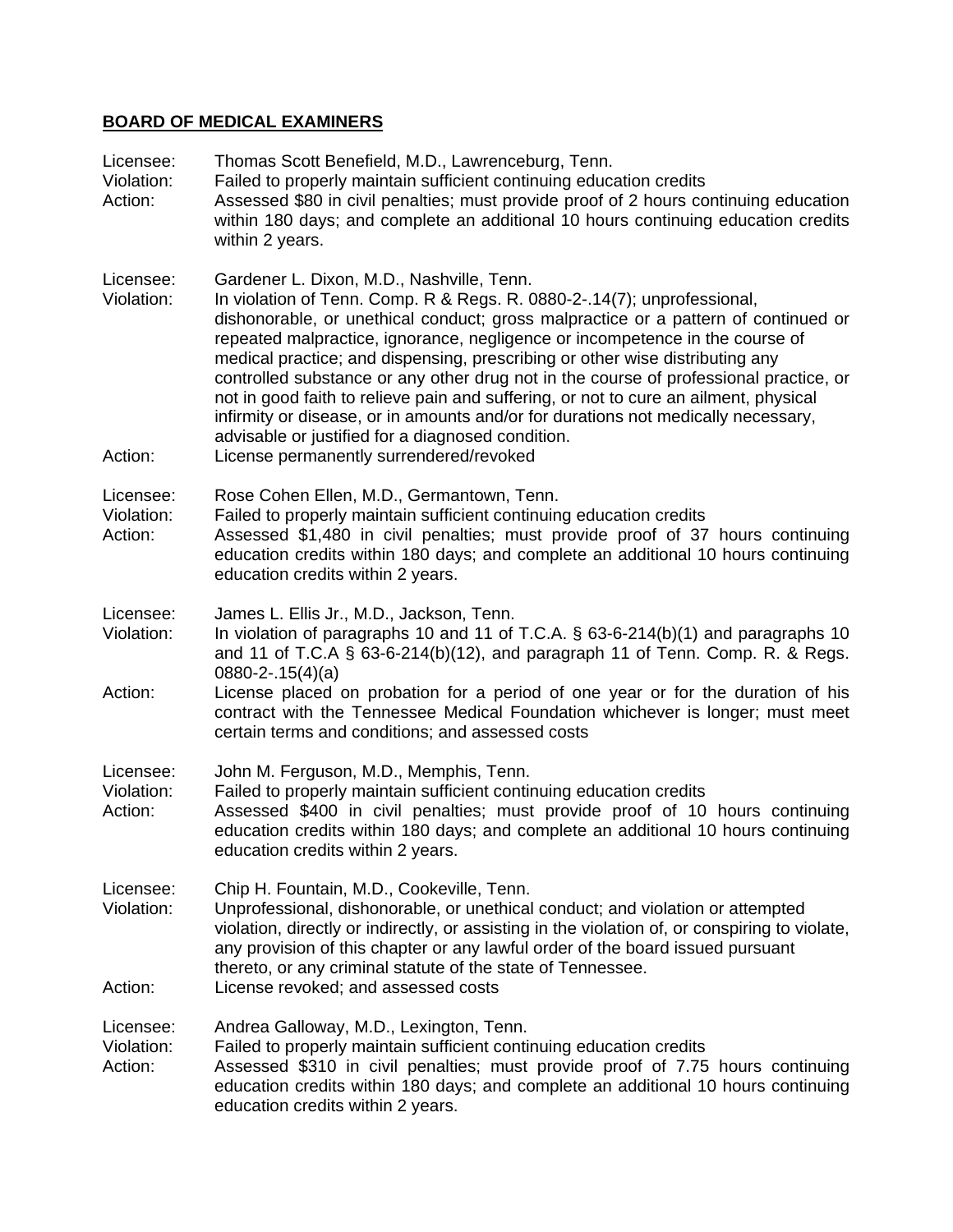| Licensee:<br>Violation:<br>Action: | Warren T. Hill, M.D., Gallatin, Tenn.<br>Failed to properly maintain sufficient continuing education credits<br>Assessed \$1,600 in civil penalties; must provide proof of 40 hours continuing<br>education credits within 180 days; and complete an additional 10 hours continuing<br>education credits hours within 2 years.                |  |  |  |
|------------------------------------|-----------------------------------------------------------------------------------------------------------------------------------------------------------------------------------------------------------------------------------------------------------------------------------------------------------------------------------------------|--|--|--|
| Licensee:<br>Violation:<br>Action: | Linda K. Johnson, Med. Xray, Cordova, Tenn.<br>Failed to properly maintain sufficient continuing education credits<br>Assessed \$200 in civil penalties; must provide proof of 10 hours continuing<br>education credits within 180 days                                                                                                       |  |  |  |
| Licensee:<br>Violation:<br>Action: | Thomas Harold Landon, M.D., Hermitage, Tenn.<br>Failed to properly maintain sufficient continuing education credits<br>Assessed \$280 in civil penalties; must provide proof of 7 hours continuing<br>education credits within 180 days; and complete an additional 10 hours continuing<br>education credits within 2 years.                  |  |  |  |
| Licensee:<br>Violation:<br>Action: | Kevin S. Merigan, M.D., Cordova, Tenn.<br>Failed to properly maintain sufficient continuing education credits<br>Assessed \$1,600 in civil penalties; must provide proof of 40 hours continuing<br>education credits within 180 days; and complete an additional 10 hours continuing<br>education credits within 2 years.                     |  |  |  |
| Licensee:<br>Violation:<br>Action: | Haresh K. Mirani, M.D., Knoxville, Tenn.<br>Failed to properly maintain sufficient continuing education credits<br>Assessed \$1,600 in civil penalties; must provide proof of 40 hours continuing<br>education credits within 180 days; and complete an additional 10 hours continuing<br>education credits within 2 years.                   |  |  |  |
| Licensee:<br>Violation:<br>Action: | Sanford K. Myers, M.D., Knoxville, Tenn.<br>Unprofessional, dishonorable, or unethical conduct; and conviction of a felony,<br>conviction of any offense under state or federal drug laws, or conviction of any<br>offense involving moral turpitude.<br>License permanently revoked; and assessed costs                                      |  |  |  |
| Licensee:<br>Violation:<br>Action: | Robert B. Parker, M.D., Clarksville, Tenn.<br><b>Violation of Board Order</b><br>License revoked; and assessed costs                                                                                                                                                                                                                          |  |  |  |
| Licensee:<br>Violation:<br>Action: | Howard H. Rosenblum, M.D., Nashville, Tenn.<br>Failed to properly maintain sufficient continuing education credits<br>Assessed \$830 in civil penalties; must provide proof of 20.75 hours continuing<br>education credits within 180 days; and complete an additional 10 hours continuing<br>education credits within 2 years.               |  |  |  |
| Licensee:<br>Violation:<br>Action: | David H. Taylor, M.D., Paris, Texas<br>Disciplinary action against a person licensed to practice medicine by another state<br>or territory of the United States for any acts or omissions that would constitute<br>grounds for discipline of a person licensed in this state<br>License reprimanded; assessed \$100 civil penalty, plus costs |  |  |  |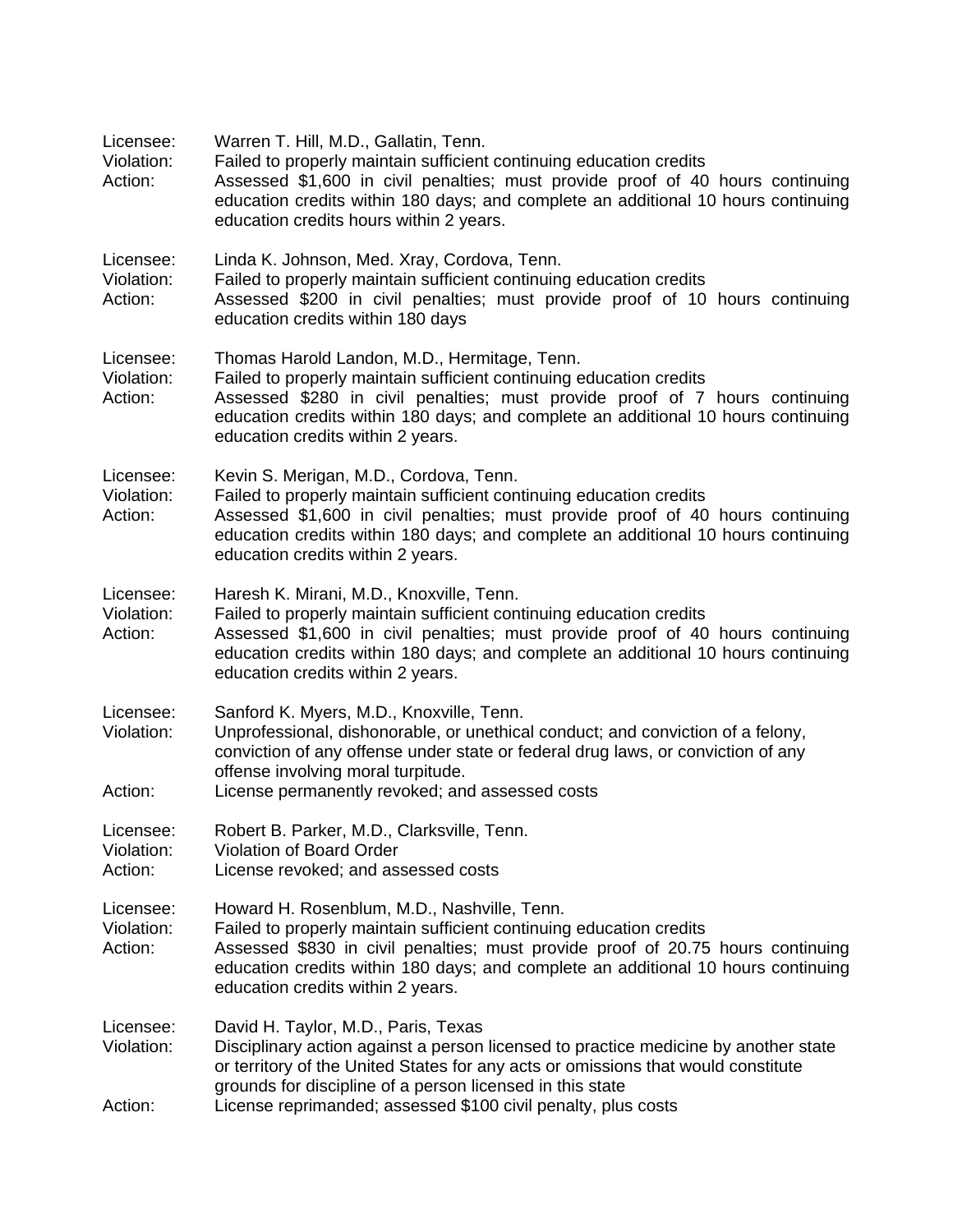| Licensee:<br>Violation:<br>Action: | Agustin V. Vitualla, M.D., Camden, Tenn.<br>Unprofessional, dishonorable or unethical conduct; and whenever dispensing takes<br>place, appropriate records shall be maintained. A separate log must be maintained<br>for controlled substances dispensing<br>License reprimanded; must meet certain terms and conditions; and assessed costs |
|------------------------------------|----------------------------------------------------------------------------------------------------------------------------------------------------------------------------------------------------------------------------------------------------------------------------------------------------------------------------------------------|
| Licensee:<br>Violation:<br>Action: | Eli Marzette Watts, M.D., Nashville, Tenn.<br>Failed to properly maintain sufficient continuing education credits<br>Assessed \$1,460 in civil penalties; must provide proof of 36.5 hours continuing<br>education credits within 180 days; and complete an additional 10 hours continuing<br>education credits within 2 years               |
| Licensee:<br>Violation:<br>Action: | John R. Wickman, M.D., Memphis, Tenn.<br>Unprofessional, dishonorable, or unethical conduct<br>License suspended; must meet certain terms and conditions; assessed \$2,000 in<br>civil penalties, plus costs                                                                                                                                 |

#### **BOARD OF MEDICAL EXAMINERS COMMITTEE ON PHYSICIAN ASSISTANTS**

Individual: Morris R. Butcher, Unlicensed, Memphis, Tenn.

- Violation: Unprofessional, dishonorable, or unethical conduct; making false statements or representations, being guilty of fraud or deceit in obtaining admission to practice, or being guilty of fraud or deceit in the practice as a physician assistant; it is unlawful for any person who is not licensed to represent himself as a licensed physician assistant or to hold himself out to the public as being licensed by means of using a title on signs, mailboxes, address plates, stationery, announcements, telephone listings, calling cards, or other instruments of professional identification; and no person shall represent to be or function as a physician assistant under the provisions of this part, unless such person holds a valid physician assistant license or temporary license issued by the board
- Action: Assessed \$33,000 in civil penalties, plus costs
- Licensee: Allen Ray Powell, P.A., Nashville, Tenn.
- Violation: Unprofessional, dishonorable, or unethical conduct; dispensing, prescribing, or otherwise distributing any controlled substance to any person in violation of any law of the state or of the United States of America or any rule of the Board or Committee; and in violation of T.C.A. § 63-19-107(2) and Rule 08880-3-.10 and 0880-3-.21.
- Action: License placed on probation to run concurrent with monitoring contract with the Tennessee Professional Assistance Program for at least five years; must meet certain terms and conditions; and assessed \$3000 in civil penalties, plus costs

#### **BOARD OF OPTOMETRY**

Licensee: William David Holladay, O.D., Nashville, Tenn. Violation: Immoral, unprofessional or dishonorable conduct; and habitual intoxication or

- addiction or misuse of drugs.
- Action: License placed on probation to run concurrent with contract already in place with the Tennessee Medical Foundation but no less than three years; must meet certain terms and conditions; and assessed \$2,000 in civil penalties, plus costs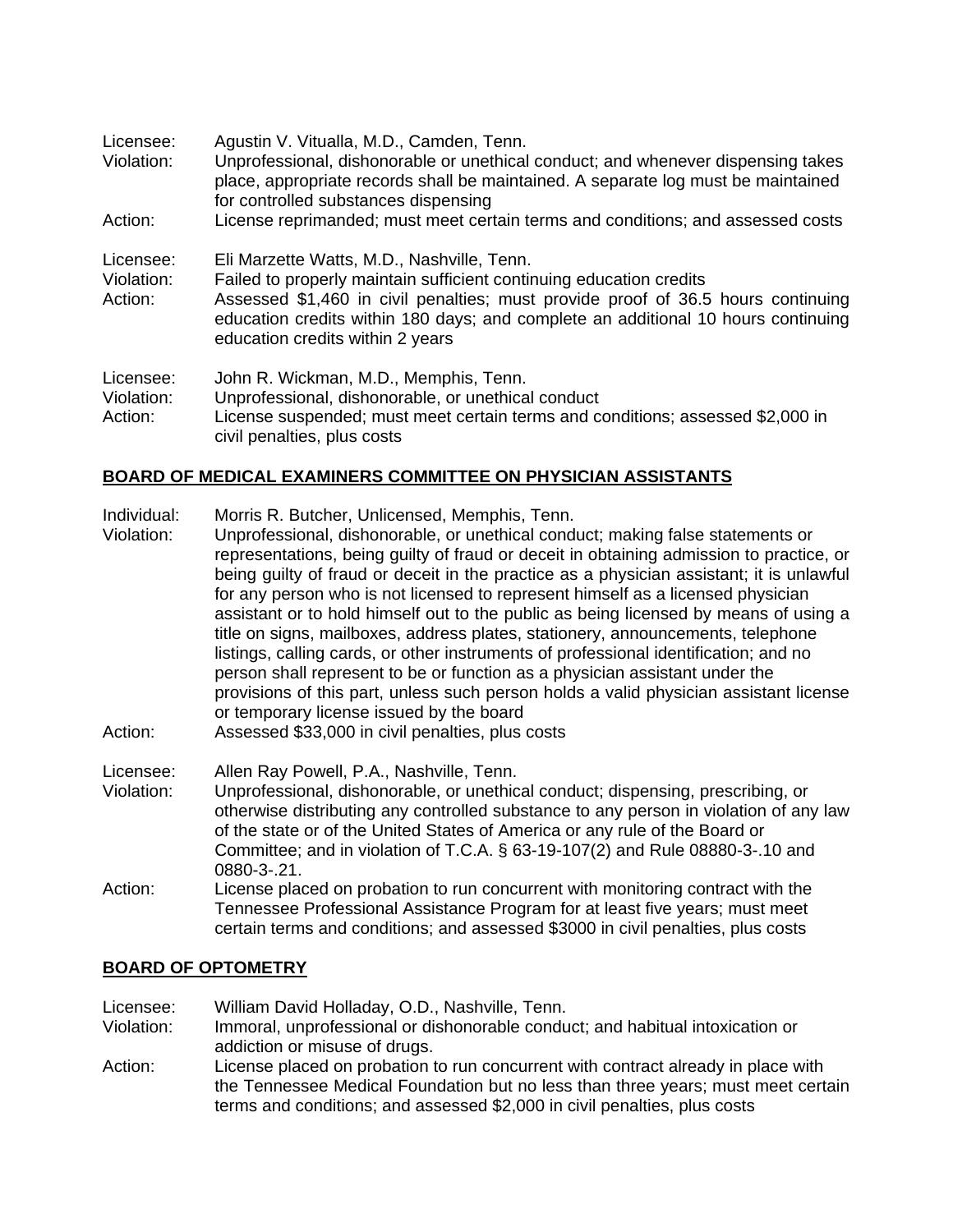#### **BOARD OF PHYSICAL THERAPY**

| Licensee:<br>Violation:<br>Action: | Stephanie Renae' Alexander, P.T.A., Knoxville, Tenn.<br>Failed to properly maintain sufficient continuing education credits<br>Assessed \$100 in civil penalties; must provide proof of 20 hours continuing<br>education credits within follwing calendar year                          |
|------------------------------------|-----------------------------------------------------------------------------------------------------------------------------------------------------------------------------------------------------------------------------------------------------------------------------------------|
| Licensee:<br>Violation:<br>Action: | Melissa Jane Elrod, P.T., Mount Juliet, Tenn.<br>Failed to properly maintain sufficient continuing education credits<br>Assessed \$100 in civil penalties; must provide proof of 1 hour continuing education<br>credits within next calendar year                                       |
| Licensee:<br>Violation:<br>Action: | Jacky R. Richardson, P.T.A., Gallatin, Tenn.<br>Failed to properly maintain sufficient continuing education credits<br>Assessed \$100 in civil penalties; must provide proof of 4 hours continuing<br>education credits within following calendar year                                  |
| Licensee:<br>Violation:<br>Action: | Celeste Louise Sperber, P.T.A., Thompsons Station, Tenn.<br>Failed to properly maintain sufficient continuing education credits<br>Assessed \$100 in civil penalties; must provide proof of 4 hours continuing<br>education credits within following calendar year                      |
| Licensee:<br>Violation:<br>Action: | Lisa Jo Springer, P.T., Chesterfield, Mo.<br>Failed to properly maintain sufficient continuing education credits<br>Assessed \$100 in civil penalties; must provide proof of 4 hours continuing<br>education credits, 2 in Ethics and 2 in Jurisprudence within following calendar year |
| Licensee:<br>Violation:<br>Action: | Robert L. Stewart, P.T.A., Sunbright, Tenn.<br>Failed to properly maintain sufficient continuing education credits<br>Assessed \$100 in civil penalties; must provide proof of 1 hour continuing education<br>credit within following calendar year                                     |
| Licensee:<br>Violation:<br>Action: | John Bradley Whitson Jr., P.T., Cookeville, Tenn.<br>Failed to properly maintain sufficient continuing education credits<br>Assessed \$100 in civil penalties; must provide proof of 30 hours continuing<br>education credits within following calendar year                            |

# **BOARD OF SOCIAL WORKER LICENSURE**

| Licensee:<br>Violation:<br>Action: | Thomas E. Edwards, L.C.S.W., Memphis, Tenn.<br>Failed to properly maintain sufficient continuing education credits<br>Assessed \$100 in civil penalties; must provide proof of 10 hours continuing<br>education credits within following calendar year       |
|------------------------------------|--------------------------------------------------------------------------------------------------------------------------------------------------------------------------------------------------------------------------------------------------------------|
| Licensee:<br>Violation:<br>Action: | Allen Kerrie Gholston, L.M.S.W., Memphis, Tenn.<br>Failed to properly maintain sufficient continuing education credits<br>Assessed \$100 in civil penalties; must provide proof of 12.5 hours continuing<br>education credits within following calendar year |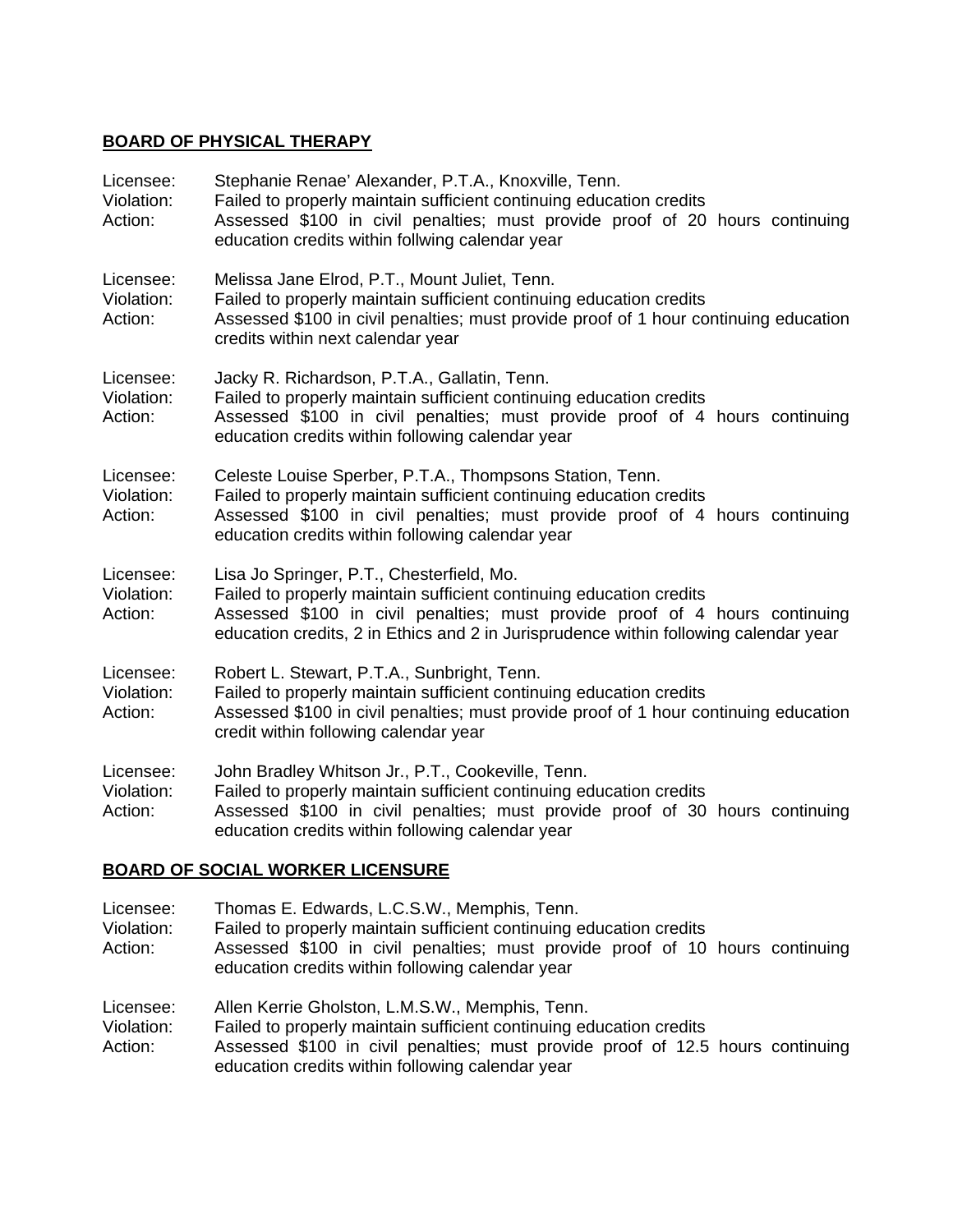| Licensee:<br>Violation:<br>Action: | Kevin Jay Nybakken, L.M.S.W., Chattanooga, Tenn.<br>Failed to properly maintain sufficient continuing education credits<br>Assessed \$100 in civil penalties; must provide proof of 30 hours continuing<br>education credits within following calendar year |
|------------------------------------|-------------------------------------------------------------------------------------------------------------------------------------------------------------------------------------------------------------------------------------------------------------|
| Licensee:<br>Violation:<br>Action: | Mary K. Radpour, L.C.S.W., Chattanooga, Tenn.<br>Failed to properly maintain sufficient continuing education credits<br>Assessed \$100 in civil penalties; must provide proof of 7 hours continuing<br>education credits within following calendar year     |

#### **BOARD OF VETERINARY MEDICAL EXAMINERS**

Licensee: Amy L. Fraze, D.V.M., Knoxville, Tenn.\*\*

- Violation: Willful or repeated violation of any provision of this chapter or any rules of the Board; deception, dishonest or illegal practices in or connected with the practice of veterinary medicine in any of its branches; unprofessional or unethical conduct, or engaging in practices in connection with the practice of veterinary medicine that are in violation of the standards of professional conduct, as defined in this section or prescribed by the rules of the Board; conduct reflecting unfavorably upon the profession of veterinary medicine; addiction to the habitual use of narcotics to such an extent as to incapacitate the applicant or licensee from the performance of the applicant's or the licensee's professional obligations and duties; and any violation of T.C.A. § 63-12-124
- Action: License placed on probation of no less than four years, must maintain the advocacy of the Tennessee Medical Foundation; must meet certain terms and conditions; and assessed \$3,000 civil penalty, plus costs.

*\*\*This practitioner was disciplined on April 22, 2009, and the information was not furnished in time for last month's news release.* 

#### **ABUSE REGISTRY**

|        | INDIVIDUAL: George Gossett, Memphis, Tenn. |  |
|--------|--------------------------------------------|--|
| ABUSE: | Neglect                                    |  |

- ACTION: Placed on Abuse Registry
- INDIVIDUAL: Sarah R. Baxley, Crossville, Tenn.
- ABUSE: Misappropriation
- ACTION: Placed on Abuse Registry
- INDIVIDUAL: Adrienne Rogers, Memphis, Tenn. ABUSE: Physical/Verbal
- ACTION: Placed on Abuse Registry
- INDIVIDUAL: Brenda D. Avery Gladney, Nashville, Tenn. ABUSE: Neglect
- ACTION: Placed on Abuse Registry